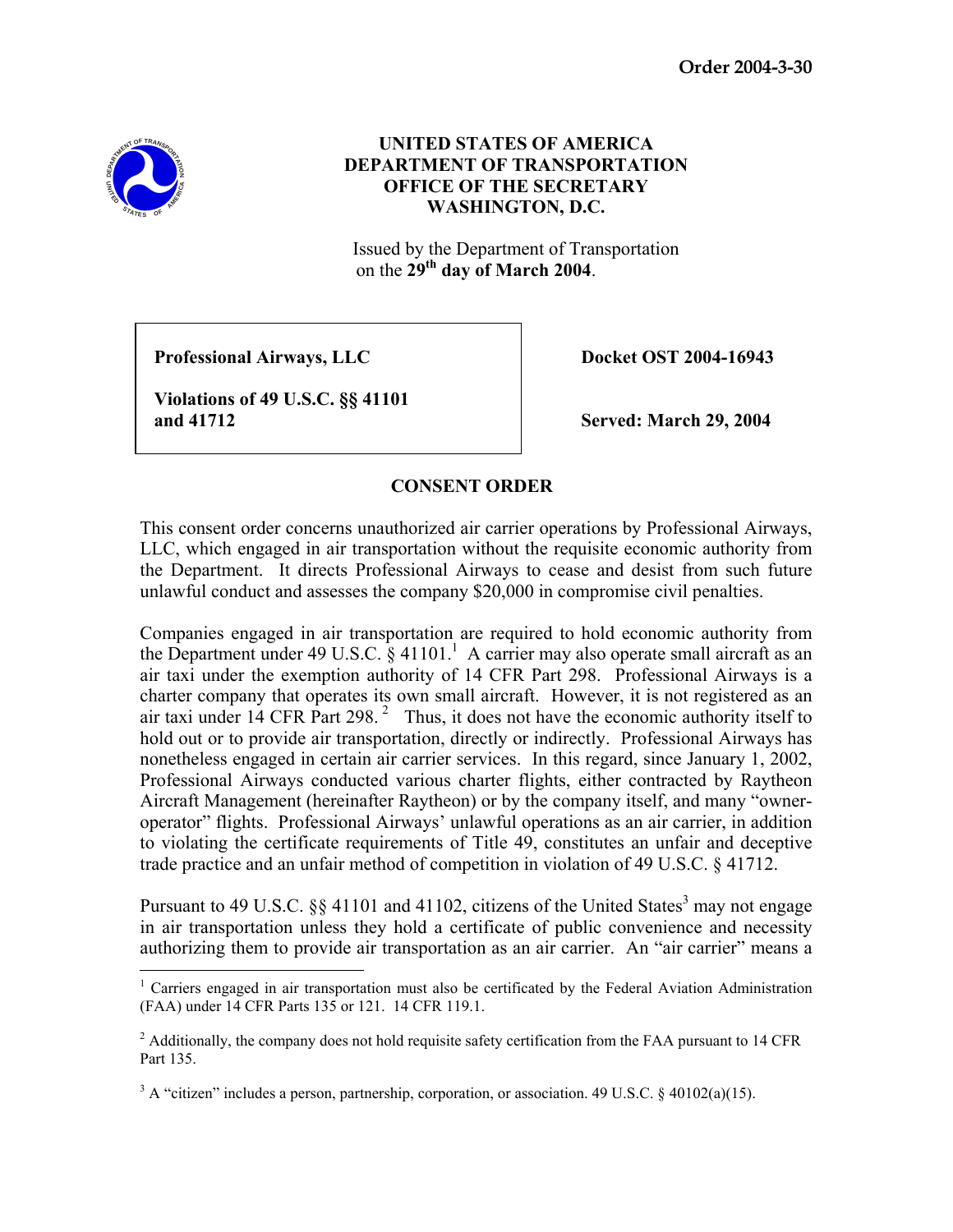citizen "undertaking by any means, directly or indirectly, to provide air transportation." 49 U.S.C. § 40102(a)(2). "Air transportation" includes the transportation of passengers or property by aircraft as a common carrier for compensation between two places in the United States or between a place in the United States and a place outside of the United States. 49 U.S.C.  $\frac{6}{5}$  40102(a)(5), (a)(23), and (a)(25). <sup>4</sup>

From the standpoint of the requirements of  $\S$  41101, the holding out of service, as well as the actual operation of air service, constitutes "engaging" in air transportation.<sup>5</sup> Violations of § 41101 also constitute unfair and deceptive practices and unfair methods of competition in violation of 49 U.S.C. § 41712. Pursuant to 49 U.S.C. § 46301, each violation of the statutory provisions subjects Professional Airways, as a small entity, to the assessment of civil penalties of up to \$2,500 for each violation and \$2,500 for each day such violation continues.

As of May 2003, Professional Airways owned one Beechjet 400A. The aircraft is maintained under Raytheon's Part 135 certificate and air taxi registration. Raytheon maintains a "leaseback" contractual agreement with the company. The "leaseback" agreement allows Raytheon to use the aircraft for charter when it is not being flown by the owner for purposes permitted under 14 CFR Part 91. However, Professional Airways has actively engaged in the solicitation of air transportation for the aircraft and performed significant air carrier services in its own right.<sup>6</sup>

Professional Airways markets its air carrier services, using its aircraft, to potential clients directly in the form of a solicitation letter and indirectly via word-of-mouth referrals from previous clients. The company allows its customers the choice of purchasing a minimum of 25 hours of flight time or contracting for air transportation on an on-demand basis. In each case, the contract requires the use of pilots from Professional Pilots, LLC, a company owned by a relative of one of Professional Airways' owners, Donald Staszko. Professional Airways contracts directly with the customers for air transportation and collects all of the monies paid by the entities that ultimately are provided air

 $\overline{a}$ <sup>4</sup> Common carriage, in the context of air service, consists of the holding out or provision of air transportation to the public for compensation or hire. See, e.g., *Woolsey v. National Trans. Safety Bd.*, 993 F.2d 516 (5th Cir. 1993); *Voyager 1000 v. Civil Aeronautics Bd.*, 298 F.2d 430 (9th Cir. 1973); *Las Vegas Hacienda, Inc., v. Civil Aeronautics Bd*., 298 F.2d 430 (9th Cir. 1962); *Intercontinental, U.S., Inc., Enforcement Proceeding*, 41 CAB 583 (1965); *Sky King, Inc., Violations of 49 U.S.C. §§ 41101 and 41712,* Order 2002-10-18 (2002); *Airmark Aviation, Inc., Violations of 49 U.S.C. § 1372*, Order 92-2-14 (1992); and *Viscount Air Services, Inc., Violations of Sections 401 and 411 of the Federal Aviation Act and 14 CFR 201.6*, Order 92-8-26 (1992).

 $5$  Order 2001-9-6. Prior to 1994, when Title 49 was recodified and simplified, 49 U.S.C. § 41101 stated that no carrier could "engage" in air transportation without appropriate authority. Although the wording of § 41101 now states that what is prohibited is "providing" air transportation without authority, Congress made clear when it recodified Title 49 that in doing so it did not intend any substantive change to the statute. Act of July 5, 1994, Pub. L. 103-272, § 6(a), 108 Stat. 745, 1378.

<sup>&</sup>lt;sup>6</sup> Whether Raytheon was complicit in Professional Airway's unlawful operations, thereby engaging in an unfair and deceptive practice and unfair method of competition in violation of 49 U.S.C. § 41712, is the subject of a separate investigation.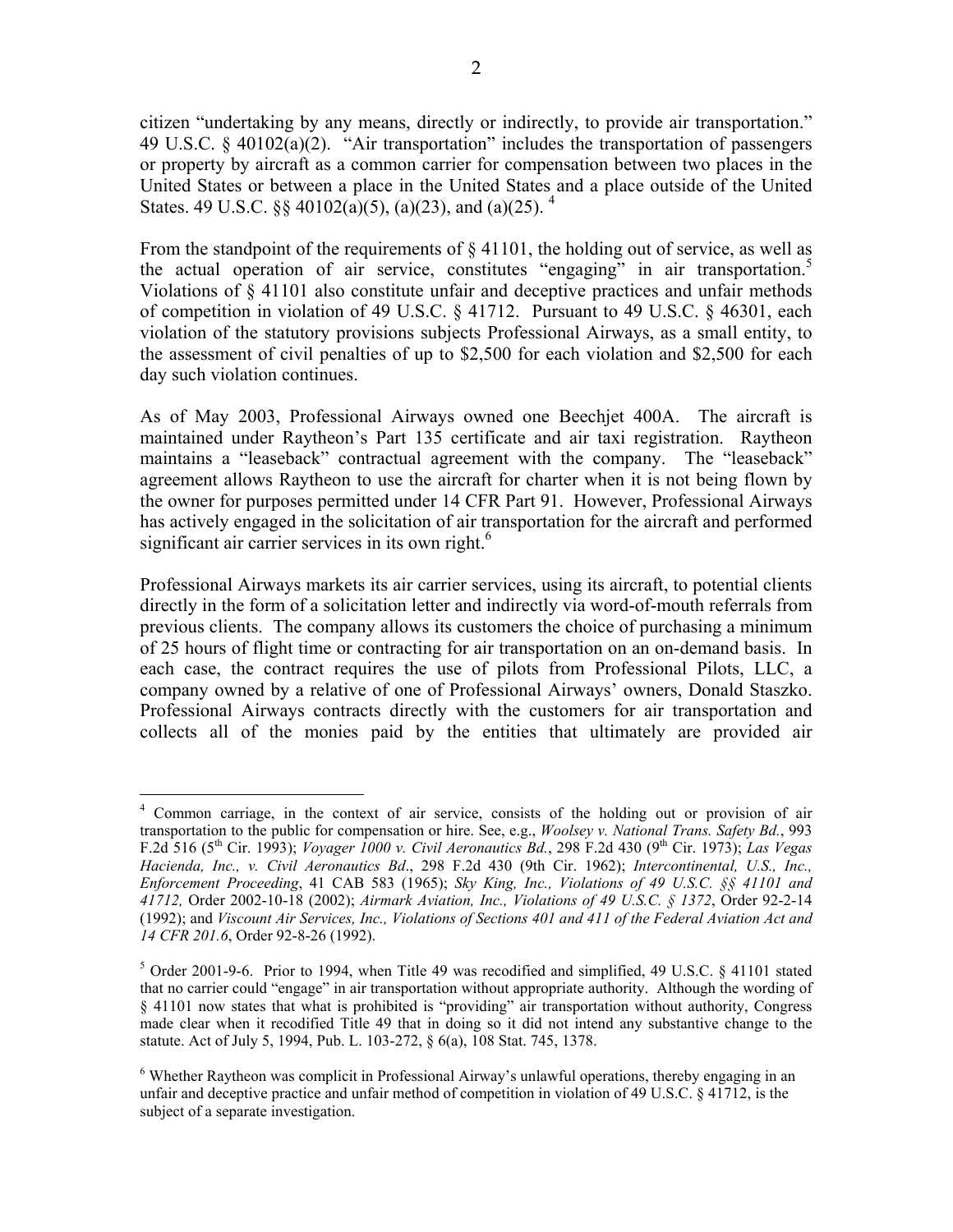transportation using the aircraft.<sup>7</sup> Therefore, it is clear that Professional Airways has engaged in air transportation without appropriate economic authority and has engaged in an unfair and deceptive practice and unfair method of competition in violation of 49 U.S.C. § 41712.

In mitigation, Professional Airways states it had no intention to engage in air transportation without economic authority and believed it was properly operating under Raytheon's Part 135 certificate. Professional Airways states that in the future it will not hold itself out as an air charter operator and it will not solicit or advertise air transportation or perform air transportation services. Additionally, Professional Airways states any request to it for air transportation services will be immediately referred to an authorized charter manager for Raytheon or other air charter company that holds economic authority from the Department of Transportation and is certificated by the FAA. Professional Airways states that it has taken further corrective action and its web site and any future promotional literature will clearly state that Professional Airways offers "leasing and aircraft management only" and is not an air charter company. Professional Airways states that air travel preformed by any Part 135 certificated operator with its aircraft will be billed by the operator itself and not by Professional Airways. Finally, Professional Airways states its dry leases will permit the use of any pilots so long as they are type certified, current, qualified, and are approved in advance by the company insuring the aircraft.

We view seriously Professional Airways' violations of the Department's licensing requirements. We have carefully considered the facts of this case, including the explanation provided by the company, and continue to believe enforcement action is necessary. Professional Airways, in order to avoid litigation and without admitting or denying the alleged violations, agree to the issuance of this order to cease and desist from future violations of 49 U.S.C. §§ 41101 and 41712 by engaging in air carrier service, and to an assessment of \$20,000 in compromise of potential civil penalties with half of that amount to be forgiven if the carrier refrains from further violations over the next year. This compromise assessment is appropriate in view of the nature and extent of the violations in question and serves the public interest. This settlement, moreover, represents a deterrent to future air transportation operations without appropriate economic authority by Professional Airways, as well as other companies.

This order is issued under the authority contained in 49 CFR 1.57a and 14 CFR 385.15.

## ACCORDINGLY,

1. Based on the above discussion, we approve this settlement and the provisions of the order as being in the public interest;

<sup>&</sup>lt;u>.</u>  $^7$  Similar unlawful arrangements exist involving Executive Airways, LLC and MM&S Airways, LLC, commonly-owned companies that are the subject of separate consent orders being issued together with this order.